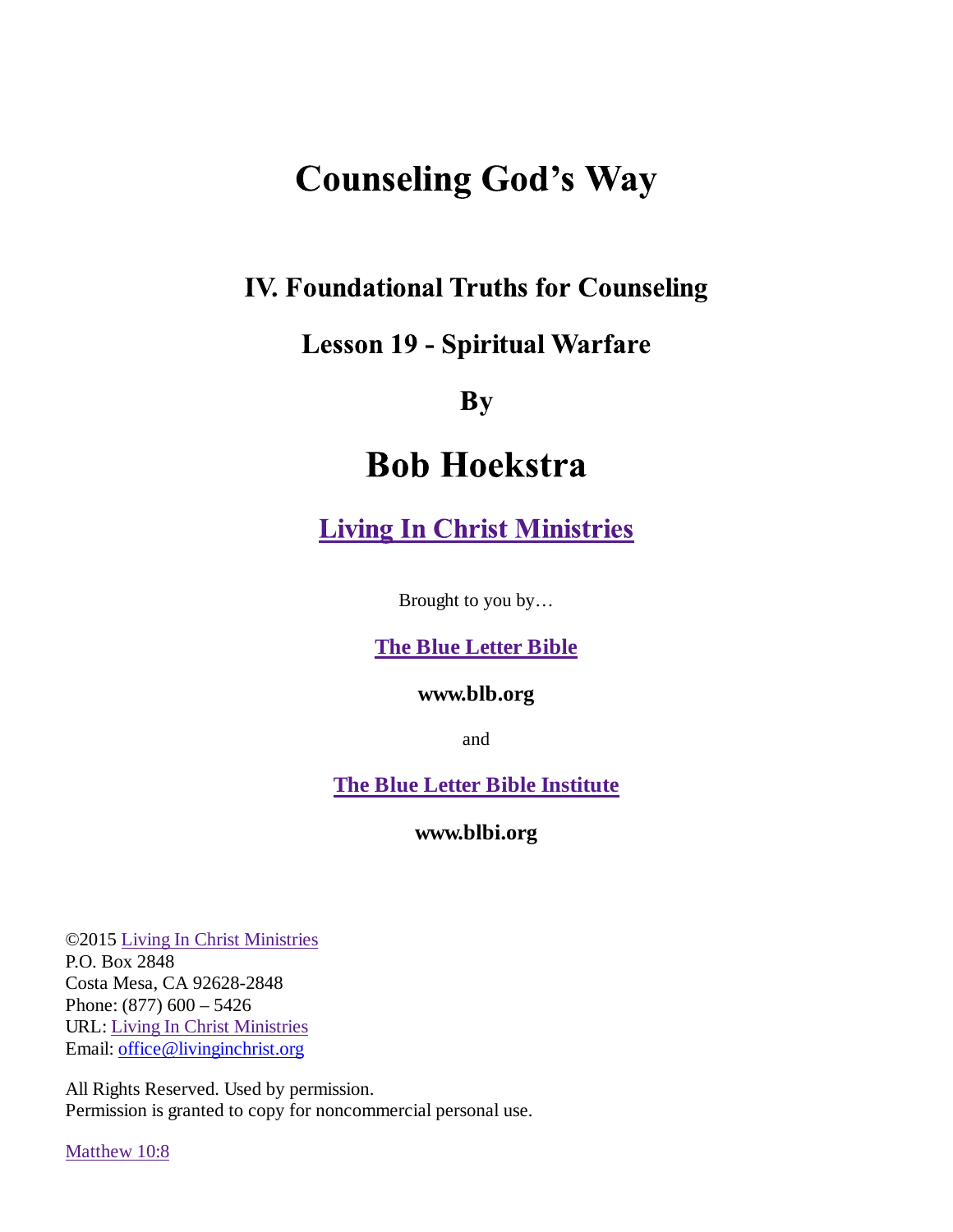All right, let's pray together again, shall we?

Lord, we give You thanks for Your Word. We thank You that in and through it *You can be changing our lives, renewing our minds and that transforms us. We thank You for the many foundational truths there, Lord. And we come again humbly with a sense of need and desire. We ask You to speak to us on this major arena of spiritual warfare that is all around us. And thank You for addressing that in Your Word. We ask You, by Your Spirit, to speak to us now for the developing of our own walk with You and equipping for ministry to others. We pray in Jesus' name. Amen.* 

The next foundational truth arena is spiritual warfare. In many counseling situations, the difficulties that are there, the issues that prompted a quest for counseling, are often related to spiritual warfare matters. To put it another way, the person is seeking counsel because of the fact that even Christians are involved in a spiritual battle. War is not comfortable, not easy to live in and people often go searching for answers. That is behind much of the counseling situations that we find ourselves in.

By way of introduction look at 2 Corinthians 10:3-4,

 For though we walk in the flesh [that is, in human bodies, flesh and bones. For though we walk in the flesh], we do not war according to the flesh.

Obviously it's assumed there that we're at war from verse four—

For the weapons of our warfare *are* not carnal, but mighty in God for pulling down strongholds.

Look at the terminology, war and weapons of our warfare. These are terms that remind us that believers are in a battle. Many Christians are not alert to this fact. Some aren't even aware of this battle. They don't know their enemy or his ways or how to have victory in spiritual warfare. Counseling God's Way, in general and in particular instances of counseling, must address these matters.

The first word here, really, is about our enemy. We do have one. Ephesians 6:11-12,

"Put on the whole armor of God, that you may be able to stand against the wiles of the devil. For we do not wrestle against flesh and blood, but against principalities, against powers, against the rulers of the darkness of this age [one translation gives it—"this present darkness"], against spiritual *hosts* of wickedness in the heavenly *places*."

Our battle in spiritual warfare is against the devil and his demonic forces of wickedness. Our battle is not essentially, basically against flesh and blood. We do not wrestle against flesh and blood; that is essentially, basically, fundamentally. Oh, that's not to say that people don't get involved in the battle. But when we sense a struggle with people, here's the reality or what's behind it? It is the enemy or the presence of an enemy. It is the devil and all of his hosts, here given in sort of their categories or levels of ranking. Principalities and powers, rulers of the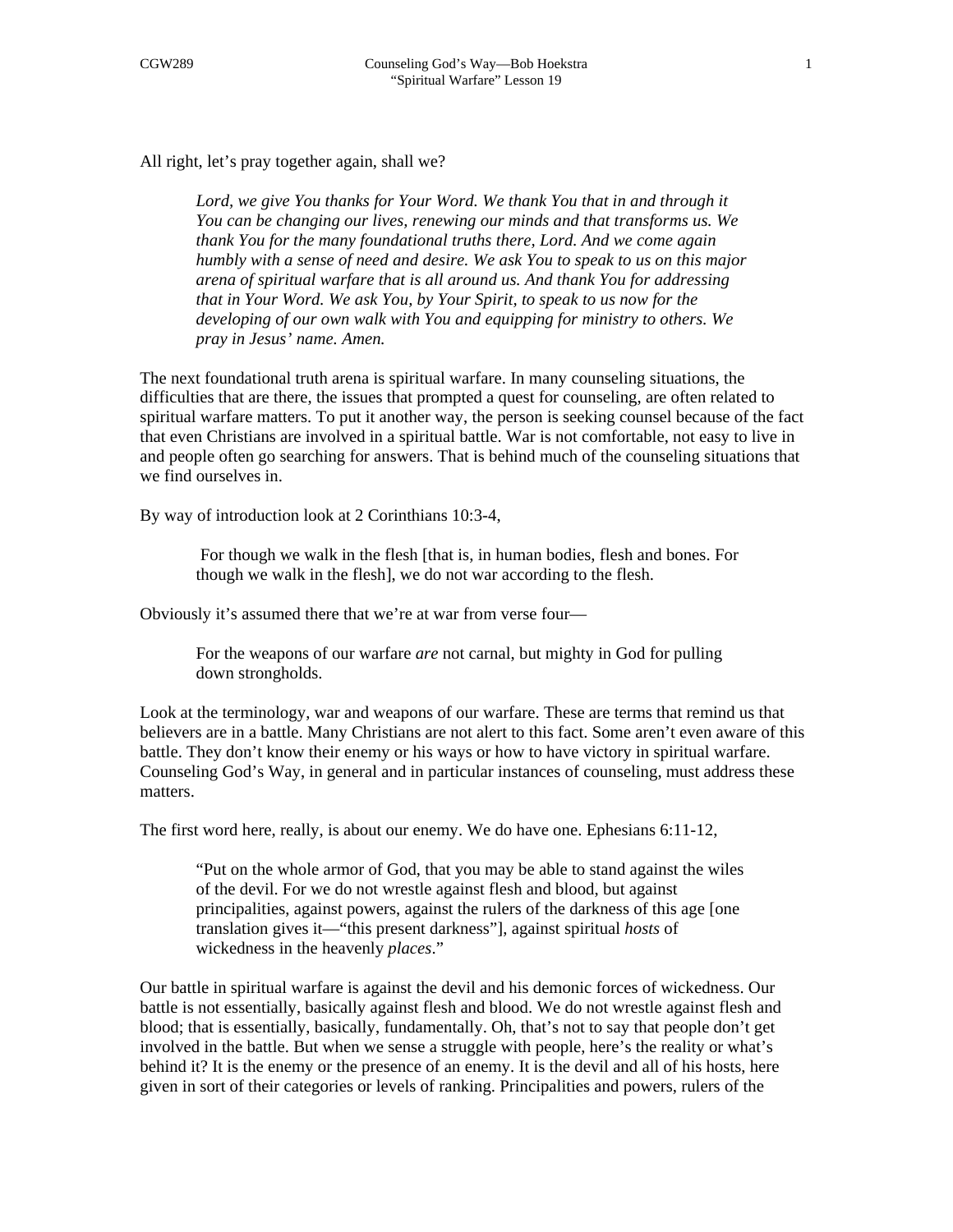darkness of this age, spiritual hosts of wickedness in the heavenly places. That's what is causing the battle. That's what's behind the struggle. That's where our battle lies.

Do you remember Ezekiel 28:12-17? There's a lamentation about the king of Tyre. But the language soon goes behind the earthly ruler to the one who is ruling behind him and controlling his life. It uses phrases like him being the "...seal of perfection, perfect in beauty, full of wisdom" (Ezekiel28:12). It is beginning to speak to that one behind that human instrument. The enemy himself, a very formidable foe, seal of perfection, perfect in beauty, full of wisdom. Wow, quite an enemy. It is actually speaking of the power behind the king of Tyre.

Verse 13 speaks of him as being in Eden. The king of Tyre obviously wasn't there, but the enemy was. But remember he has been created. He was created and verse thirteen speaks of him being created. Verse 14 describes his position in a way that he well could have been the highest of angelic creatures. Ezekiel 28:14, "You *were* the anointed cherub who covers [who protected]. You walked back and forth in the midst of the fiery stones [right there at the fiery altar of God]." Verse 15 blameless, "You *were* perfect in your ways from the day you were created till iniquity was found in you." It was the first expression of sin in creation. Verse 16, he was cast out by God. Verse 17, "Your heart was lifted up because of your beauty; You corrupted your wisdom for the sake of your splendor…."

What is this all about? Pride. The enemy got all caught up in himself. Can't you see why selfexaltation is at the root of all of man's problems? That is why the Lord says, "You want to follow Me?—Deny self. Take up your cross." The cross for self. The first rebellion, the first sin in the universe had to do with self-exaltation.

In Isaiah 14:12-14, there is a similar kind of treatment, same pattern. Addressing the king of Babylon, verse 4, but really it goes far behind the king of Babylon. In verses 13 and 14 Satan gives five powerful "I wills." Look at these. He's the original overwhelming self- asserter. Amazing the churches now teach classes on self-assertion. It's like, what happened to meekness, humility, lowliness? Self-assertion, we're talking things basically satanic in their origin. Look at this:

Isaiah 14:13-14,

…I will ascend into heaven, I will exalt my throne above the stars of God; I will also sit on the mount of the congregation [the place of authority] on the farthest sides of the north; I will ascend above the heights of the clouds, I will be like the Most High.

Satan, making himself like the Most High. Feeling he was entitled to that place of exaltation and worship and attention. That is self-assertion and self-exaltation. This is probably the first deadly case of self-esteem.

Psychological theory, you can anchor so much of it right here in the "I wills" of Satan. I, ego, psyche. I will. I will. You've got to count on yourself, believe in yourself, make a life for yourself and put yourself forward. No one else will. No, how about put yourself on the cross. Look for a whole new life in Christ. We have an enemy and he was a wondrous creature. But he rebelled against God, asserted and exalted himself. And he's been enticing man to do the same thing ever since. In counseling God's way people need to see that they have a spiritual enemy. And they need to see that they are no match at all for this enemy on their own.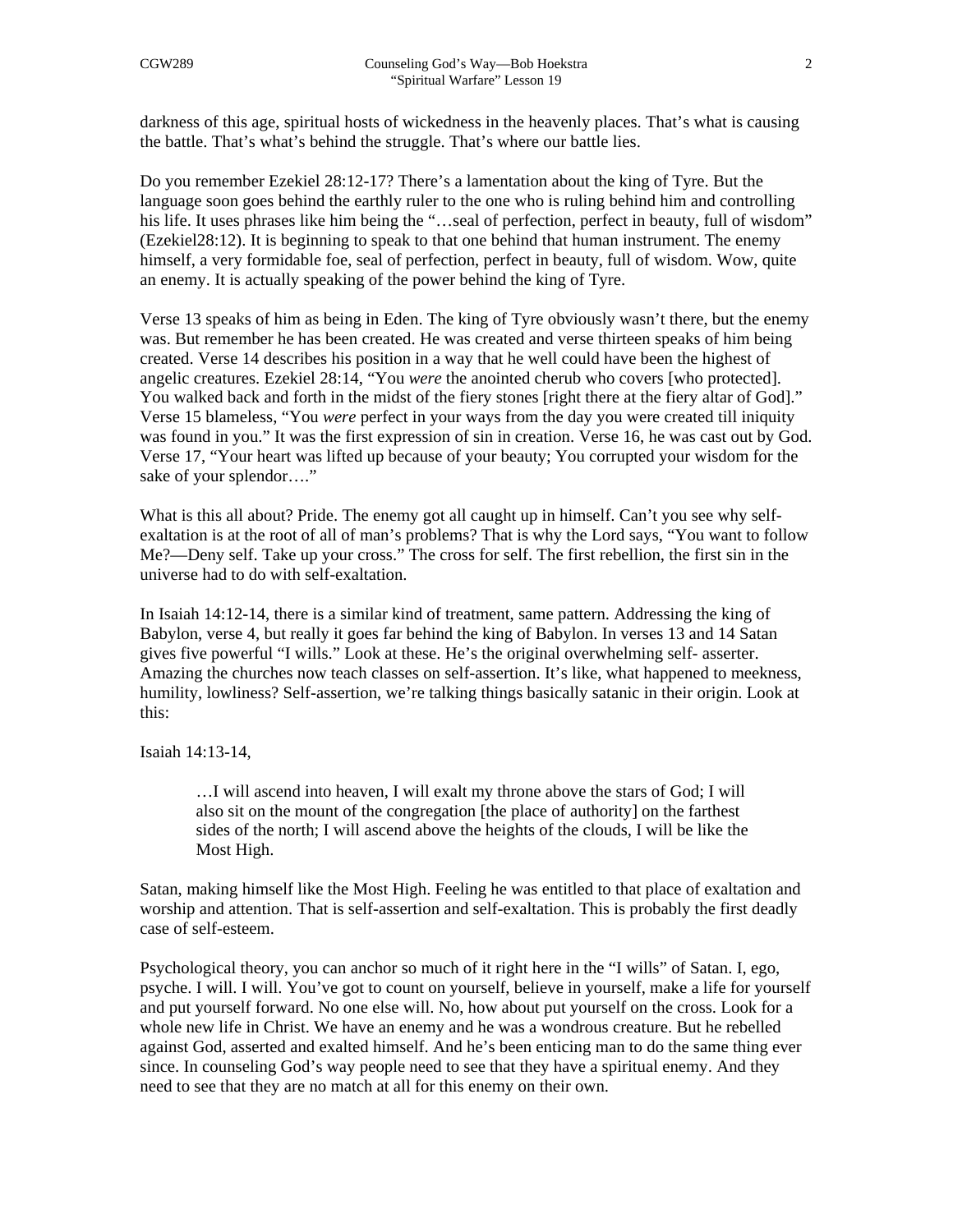Psychological theory, twelve-step recovery programs, these are not our weapons. Those are weapons of the flesh. Can't you just see Satan shuddering when we come at him quoting Freud. "Oh no, anything but Sigmund! I surrender."

"Oh no, that person is going to recovery group. I've lost them."

Those aren't our weapons. The weapons of our warfare are mighty. They're not carnal they are the weaponry of God. Our enemy is an awesome enemy when you look at it from human perspective. We have an enemy and he is so much greater than we are on our own. Can you imagine throwing human techniques at him? "You get your chains away from that person. They're all right and I'm all right." You know, "I'm okay and you're okay." Can you just see the chains bursting with that kind of philosophy? No way! We'll get that person out of that bondage of despair and helplessness. We'll teach him to highly exalt themselves. Well, we'll call it selfesteem to make it more palatable, clinical and acceptable. Can you see the enemy going, "Oh boy, foiled again." No, he's going, "Oh yes. In fact I'll give you a few ideas how to teach it to him." There are times when the enemy would love to cooperate with the church because the church is cooperating with his program.

Why do some of these programs flourish and all? Well, part of it is that the flesh loves it, and the enemy wants to increase it. Why stand against that which plays right into his hands?

We do have an enemy and it's critical in ministering to people. If we sense they don't know we have an enemy, God's reminding us of something important that He wants to enlighten them with. They need to know the truth. The truth will set them free from that foolish place of thinking that life is a beach. Life is a battlefield, that's what it is. And you can tell by talking to people, they just can't figure out why it's so tough. Christians, they're trying their hardest. They're doing all the right things. What's going on? You want to say, "Someone's out to kill you. Rob, kill and destroy." That's why it's tough! Why can't I get it all together? I'm doing this. I'm doing that. I don't do that. What is the matter? Have you ever thought of warfare? "Warfare? What does that have to do with me?" You live on a battlefield. You can watch battlefields around the world on the news these days. Life's tough on a battlefield. We walk on a battlefield every day as a Christian. We have an enemy. If believers don't know that, if people we're ministering to don't know that, the enemy's got them hoodwinked, immobilized, defeated.

All right, how about his ways? That is, his schemes. In 1 John 5:19. How does he work? The Lord wants us to know it, not to focus in and become, obsessed with the devil. But just so we're alert and not fooled by him because the Lord wants us to follow Himself, the Lord Jesus. And many Christian get distracted and fooled, so the Lord tells us what the enemy is doing to keep us from following the Lord.

In 1 John 5:19, look at this,

We know that we are of God and the whole world lies *under the sway of* the wicked one.

Isn't that amazing? The whole world lies under the sway of the wicked one. That is, in the power of, or literally, in the lap of. It's like he's holding the world in his lap. Certainly, we know that Satan has the hands of God around over and bigger than him. But the Lord has granted amazing room and access to the enemy and to man who chooses the ways of the enemy. Yes, He can cause "…all things to work together for good for those who love God and are called according to His purpose" (Romans 8:28). But the world is under the sway of the evil one, the whole world. That is, all of the unsaved and all of their systems, called the world. It is under the control, the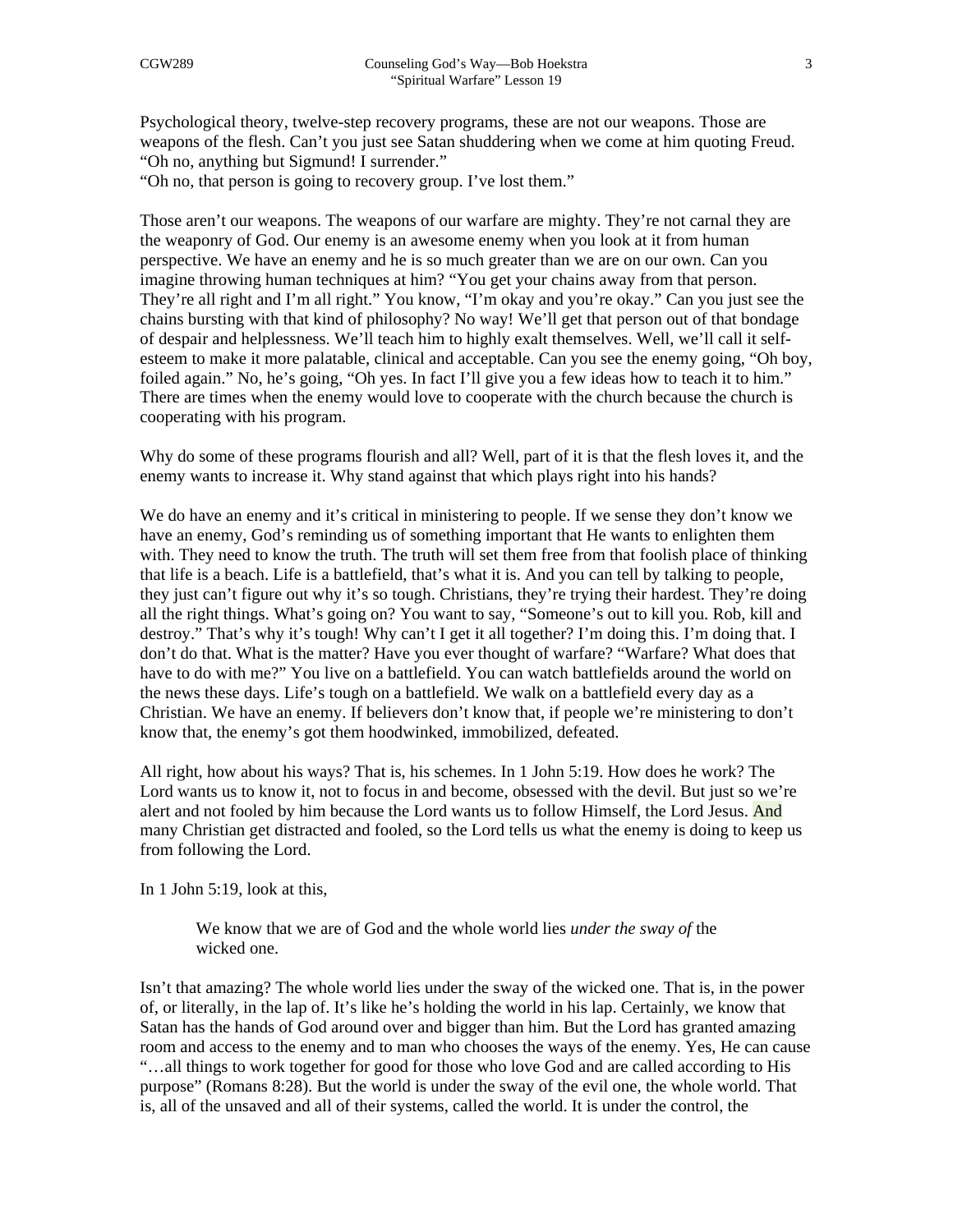influence of the god of this world, 2 Corinthians 4:4. All of the unsaved, all of their systems, are influenced by the enemy.

Think of that. The economic systems of the world are influenced by the god of this world. You know, there are Christians out crusading to turn the whole world into capitalism. We're sent to call the world to Jesus, not to capitalism. Sure, God's blessed people through capitalism. And the enemy has cursed people through capitalism, but that isn't the answer. Getting it or staying away from it isn't the key. The economic systems of the world are under the sway of the evil one.

Here's one, the educational systems. Oh yes, come right on to school here. Let's teach you and send Johnny too. And send them as young as you can. In fact, let's get them a head start. See how quick we can get him into this stuff. Get him out of that home. Get him out here where the whole world lies under the sway of the evil one. Let's get him in the education system.

The governmental systems are under the sway of the evil one. Yes, the Lord can turn the heart of the king. But man left to himself, and God often judges man by just giving him what he wants, what he deserves. The wrath of God that's displayed in the second half of Romans 1 is letting man have what man wants. In the first half of Romans 1, the righteousness of God is displayed. The second half, the wrath of God being displayed and it's an ongoing, historical, earthly thing. Letting man have what he wants to judge him for his evil desires. That's governmental systems and religious systems of the world. Oh, there's a big interfaith movement now. You know who's the head of that? Satan. The chairman of the board of the worldwide interfaith movement is Satan. He has no shame. You think he'd stay away from religion. I mean, somehow people might think of God if they think religion. Oh, no problem. You can package that religious thing 78,000 different ways, you know. And keep people from really knowing the true and living God.

The scientific systems of the world, especially how it's all interpreted, "Well, *47 billion* years ago, we can see here that this happened and that, you know." Brilliant. Where does that all come from? The whole world lies in the sway of the evil one. Here's the data and Satan says, "Yeah, and I'll give you the interpretation. I'll let you know what it means."

Communication systems, outside of email I am just exceedingly cautious. What are they doing? They're surfing the cesspool of the world, they are. It's called the world-wide web. Yeah, Satan's web, you know. Oh, it's pathetic what's out there. Now see, God can use it. I mean, we're blessed. I thank God for the internet. Thank God I can use it in the name of the Lord and communicate with a missionary son, pastoring half-way around the world. Take that, Satan! But through all the communication systems, the whole world lies in the lap of the evil one.

I believe the internet, this is going to be the biggest cesspool of wickedness that's ever been trafficked among humanity. They call it the information highway. How about, hell's highway! We can give it a whole lot better names than that. It's astounding what's going to happen there. But television, radio, the whole world lies in the sway of the evil one. Satan is a great broadcaster, He's heavy into TV. He loves it. Radio he can use. But he's kind of limited there because he can't get the images. That's probably why the Gospel has been more effective on the radio, because preacher's flesh is harder to see on the radio.

You think of a verse like this, it's astounding the implications of this. The whole world lies in the sway of the evil one. And people go seek counseling. "I'm having all kinds of trouble. Help me!" And we usher them right into the psychotherapeutic systems of the world. Oh we've Christianized them and the enemy is going, "Oh yes, let's help them together, you know."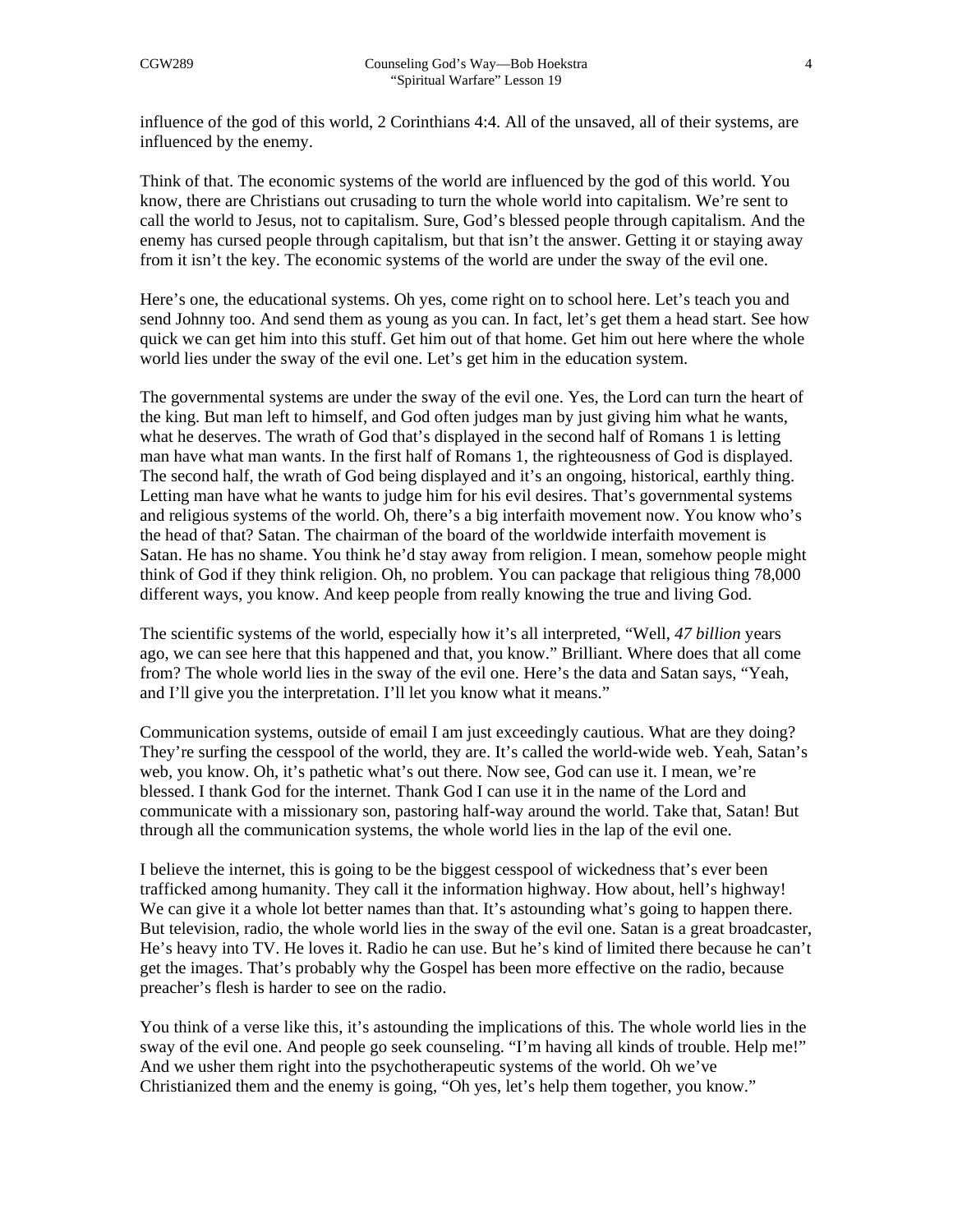Oh we need a radical reformation in this arena. Just from this one verse alone. Our enemy wants to work through all of these avenues to control unbelievers and to undermine, make ineffective and destroy believers. And often people seeking counsel need a word of God's wisdom on this. Hey, life's not a picnic! The ways of the enemy, they are so multitudinous. And many believers are just foolish about it. They don't see them. They don't know the enemy is just lurking everywhere. We don't need to be going under every rock to find him. But just know he's there. Why bother hunting for him. He's around. He's got plenty of henchmen.

1 John 2:15-17,

Do not love the world or the things of the world. If anyone loves the world [You know, they're living for the world], the love of the Father is not in him. For all that is in the world—the lust of the flesh, the lust of the eyes, the pride of life [or as the New American Standard translates the word, the boastful pride of life.] is not of the Father but is of the world. And the world is passing away, and the lust of it; but he who does the will of God abides forever.

We're not to love the things of the world, crave them, cherish them, pursue them. Do not love all those things out there in the world system and the things, its toys, its rewards, its values, its lifestyle. The church is on such a passionate dash to be "relevant" that it's almost like we don't want them to catch on that we're different. "Let's be so like them that they can come to our church services and go home and they won't even be offended." "Hey, that was pretty good. I think I can go back there." Why? Why bother? For what purpose?

These three channels of earthly enticement our enemy uses to try to defeat us, by the way. Take some time and read the temptation of Eve and the temptation of Jesus. You can trace these three same avenues of enticement in each of those. The enemy, he doesn't have to be clever and new. It's the church that thinks it has to get creative and innovative. The enemy just uses the same old stuff over and over. It worked in the garden, it will work here. It didn't work with Jesus so it doesn't have to work with us. You know, it's pretty simple really.

The lust of the flesh: if it feels good, go for it no matter who says what. The lust of the eyes: if it looks good pursue after it no matter who says what. If it will increase your ego or make you feel better about yourself, if it will give you self adulation, position, self-esteem, self-exaltation, it's great for you. Go for it. And there is the pride of life. Think of this. Can you picture troubled Christians coming to churches for help and they say, "You know, I need you to help me here. I need you to help me, church. My life's hurting and I know the answer is in this arena. You see, I see that my problems are related to the low level of pride of life that I have. And I've heard that you folks in the church now are just about as good as the world in helping me raise my pride of life level."

And you know that churches help them. Oh, they'd never call it "pride of life." What do they call it? Self-esteem. Self-love. That's just a euphemism for pride. Can you imagine, people go to the church of Jesus Christ, already suffering with pride and think that their problem is their pride's too low. Hey, make me feel good about me. I know that's the only way to get out of my problems. How do we learn that? The world taught us that and now the church helps people feel good about themselves. That is, lose any humility they have left. Just feel they're greater and greater and better and better. God is opposed to the proud.

Churches in the name of Jesus counsel troubled people into a place where God must oppose the path they are walking. Is that insanity? That's where we are now. That's how serious these issues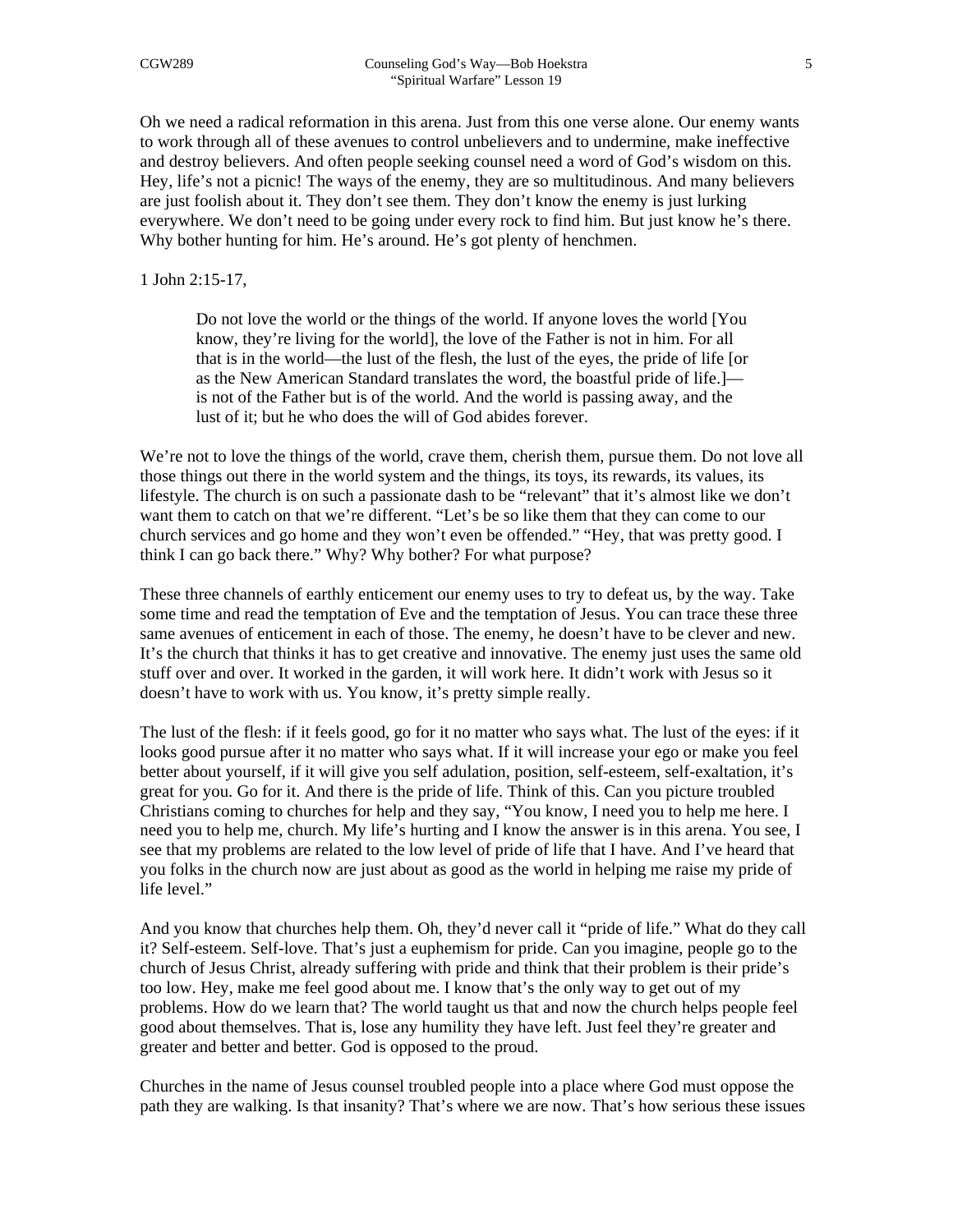are. They're not just a little less productive than they could be. They are in opposition to what God has taught us.

Oh the enemy is clever! But God is exposed him in the Word. We don't have to be fooled. Yeah, he's amazingly clever until you measure him up to God. Then he's a fool who thought he could rebel against God and get a throne right next to God. How dumb can you be? And yet he is fooling the whole world and major parts of the church world.

Look at 2 Corinthians 11:13-14,

For such *are* false apostles, deceitful workers [There are such in the church world] transforming themselves into apostles of Christ. [They say they're apostles of Christ, they sound like, look like one] And no wonder! For Satan himself transforms into an angel of light.

One way the enemy deceives people is to get religious leaders, even in the true church, who are deceitful workers, who change what they really are to look like they are servants of Christ, and people get fooled. And no wonder that works. Why? Because even Satan, the epitome of darkness and evil, can appear to be an angel of light, a messenger bringing light. You know, with all these after death experiences, they are "drawn to the light," or "close to the light," or "my trip to the light." You see the enemy back there shining the light, saying, "Here's the way. Here's the way." And Christians get all excited. "Light? They must have seen heaven, right? They saw God. God is light." Not even! The enemy transforms himself. Hey, he pumps up his own false light. What looks like light.

We need to be particularly alert in religious areas. False apostles are around who are deceitful workers disguised. And no wonder, the prince of darkness can do the same.

Oh, the ways of the enemy, they are so many and so varied. And yet the Lord has exposed them. We don't have to be an expert on Satan. Just hear what the Lord says about him and it will alert us. It will let us pursue the Lord, not get distracted off on a rabbit trail thinking we are following after the Lord when it's the enemy going, "Hey, come on. Here's the way to life. Here's the way to abundance. Here's the way to self fulfillment. Here's the way to wholeness. Here's the way to victory." All the while just reeling people in, hooked on lies and deceit.

These remaining verses—Matthew, John, Revelation—in each one there are statements about the enemy of the Lord and His people. Kind of titles that let you know how he works.

Matthew 4:3, the enemy is called "the tempter." He tries to entice us out of God's will and into his ways. It is the tempter enticing people.

In John 8:44, he is called "liar." He wants to get us to believe what is not true. Oh, he's had a great success there in the whole counseling theory approach of the church in the last twenty or thirty years. He's lied to us. We shouldn't have been listening to his genius theoreticians anyway. But he's lied to us and we bought the lies. He's a liar and he lies to people.

A lot of people seeking counseling, are in a mess, in a turmoil, or a torment because the enemy's been lying to them. And they're thinking and acting and feeling as though all of that was the truth. He is a liar. Often just to sit with people and where they are repeating the enemy's lies, just ask God to show us His truth and the truth can set them free from the lies. He is a liar.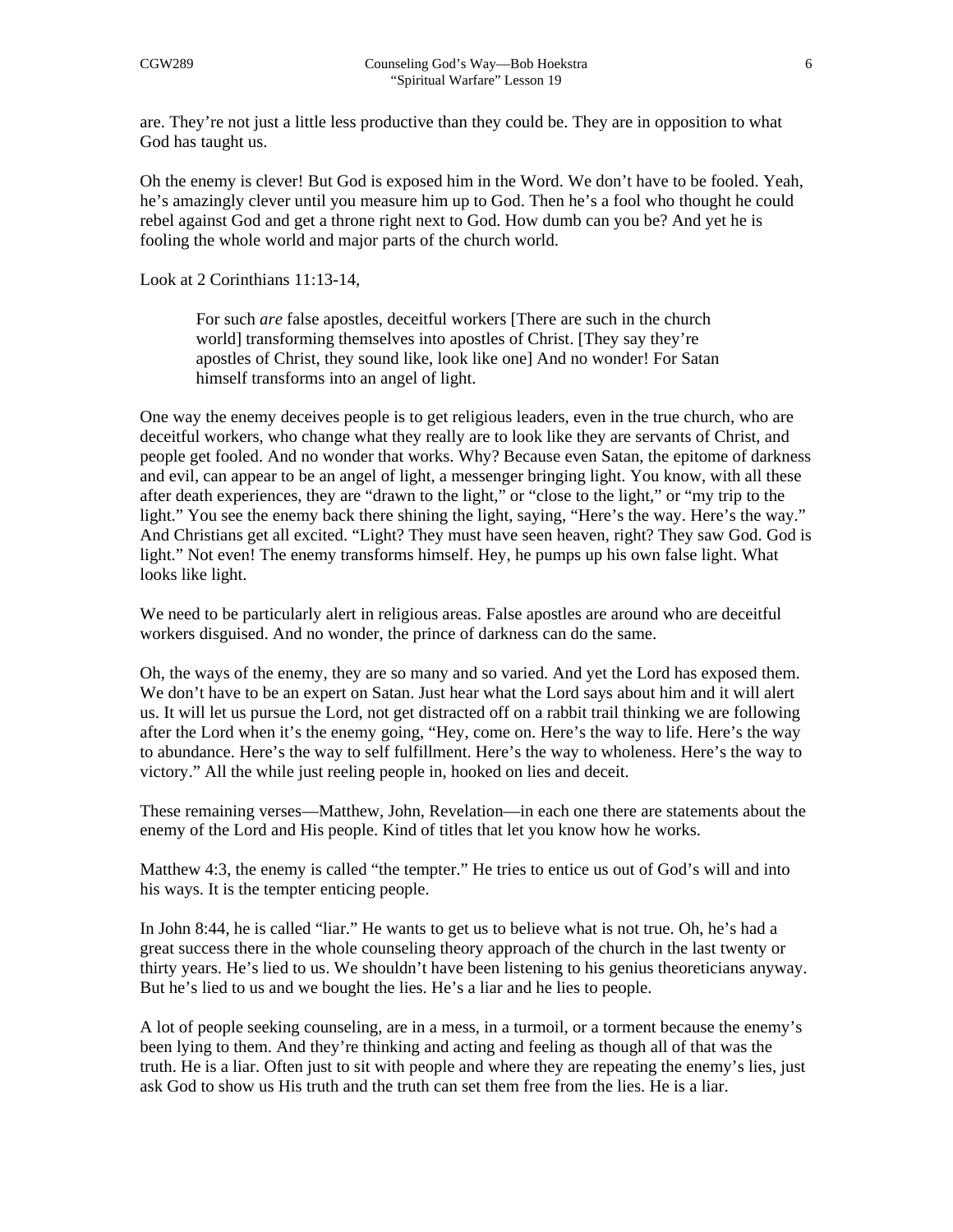In Revelation 12:9-10, a number of terms are used to give insight into the enemy. Let's just read that and pick up a few of those.

So the great dragon was cast out, that serpent of old, called the Devil and [or it could be translated even] Satan, who deceives the whole world; he was cast to the earth, and his angels were cast out with him. Then I heard a loud voice saying in heaven, 'Now salvation, and strength, and the kingdom of our God, and the power of His Christ have come, for the accuser of our brethren, who accused them before our God day and night, has been cast down.'

He's called the devil, that is, "slanderer." He maligns people's character. Who do you think is the one he wants to malign the most? God. He's the slanderer. He certainly wants to malign the people of God, you and me and others. He loves to malign the character of God, making us think we can't trust God, that He's not loving or faithful.

He's called Satan that means "adversary." He wants to oppose the people of God. He wants to oppose lives. Get in the way, obstruct, limit progress. He deceives the whole world. He loves to trick people. He loves to fool them. He's the accuser of the brethren. He thrives on condemnation. Oh, you are awful and God sure sees it. Oh, God's sick. He's just so fed up with you. That's a lie, a condemning lie. These are characteristic of his tactics. We're not to be ignorant. 2 Corinthians 2:11, "…we are not ignorant of his schemes." Too many believers are ignorant. We don't need to be ignorant. God has exposed him.

In conclusion, 1 Peter 5:8,

Be sober, be vigilant; because your adversary the devil walks about like a roaring lion, seeking whom he may devour.

We don't need to panic. We don't need to live in fear. But we should be sober and vigilant. Why? It is because there's an enemy roaming about, an adversary, one who stands against us. Notice he walks or stalks about like a roaring lion. He isn't really a lion. There is a lion, the Lion of Judah and He's ours and we are His. But the enemy, the antichrist, the imitator, he'd like to roar about like a lion. When God really shines a light on him and shows him the perspective between God's might and the enemy's impotence, it's like you know a hundred pound house cat against a three ounce mouse. Now, between us and the enemy, we're the mouse, he's the cat. But we don't ever have to face him that way. It's not intended that we face him on our own. See, here's the truth— We're absolutely no match for him. But he's absolutely no match for our God. So we want to always leave the battle there between the enemy and the Lord.

So we just need to be sober and vigilant, alert. Not goof-offs, paying no attention to what's going on. Just sober and alert because the enemy is prowling about. And look at what he wants to do. He doesn't want to just stub our toe. He's looking for someone to devour. He doesn't want to, give us a hangnail. He wants to eat us alive. So be sober, be vigilant. Just be alert. The devil is prowling.

But we can always keep this kind of truth in mind. 1 John 3:8,

 He who sins [that is characteristically, as a way of life] is of the devil, for the devil has sinned from the beginning. For this purpose the Son of God was manifested, that He might destroy the works of the devil.